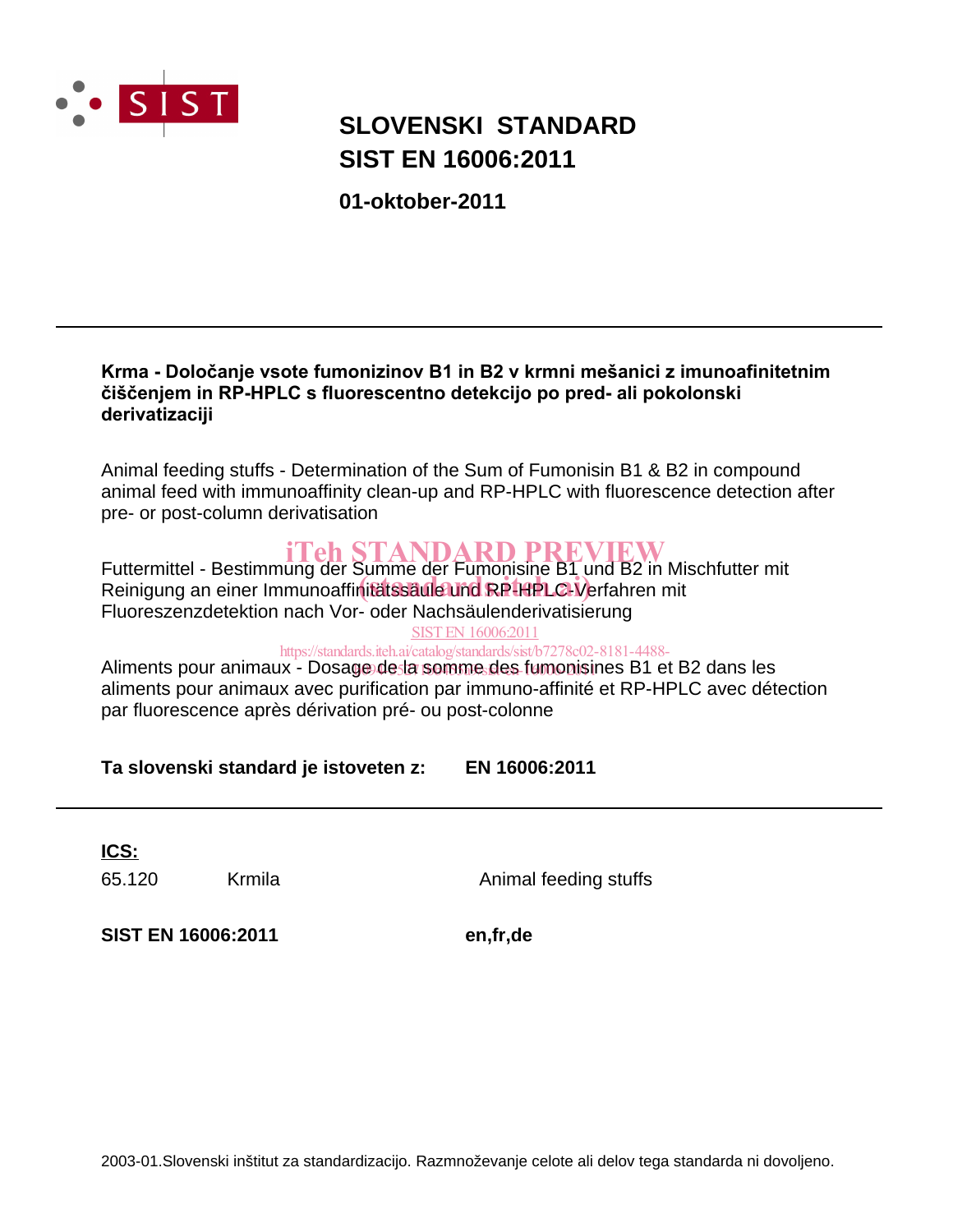

# iTeh STANDARD PREVIEW (standards.iteh.ai)

SIST EN 16006:2011 https://standards.iteh.ai/catalog/standards/sist/b7278c02-8181-4488 b094-35271bb455a9/sist-en-16006-2011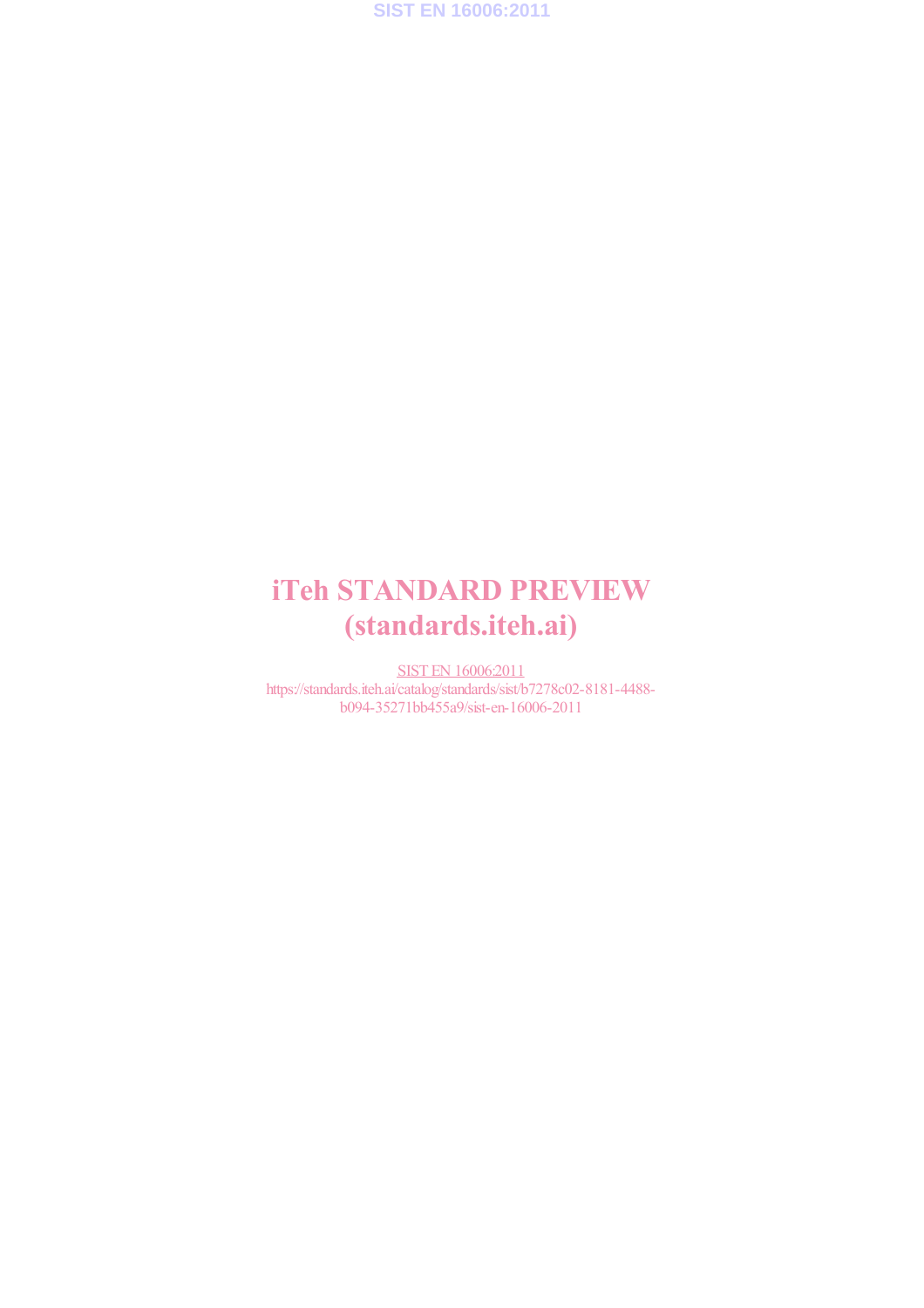#### **SIST EN 16006:2011**

# EUROPEAN STANDARD NORME EUROPÉENNE EUROPÄISCHE NORM

# **EN 16006**

August 2011

ICS 65.120

English Version

# Animal feeding stuffs - Determination of the Sum of Fumonisin B1 & B2 in compound animal feed with immunoaffinity clean-up and RP-HPLC with fluorescence detection after pre- or postcolumn derivatisation

Aliments pour animaux - Dosage de la somme des fumonisines B1 et B2 dans les aliments pour animaux avec purification par immuno-affinité et RP-HPLC avec détection par fluorescence après dérivation pré- ou post-colonne

 Futtermittel - Bestimmung der Summe der Fumonisine B1 und B2 in Mischfutter durch Reinigung an einer Immunoaffinitätssäule und RP-HPLC mit Fluoreszenzdetektion nach Vor- oder Nachsäulenderivatisierung

This European Standard was approved by CEN on 25 June 2011.

CEN members are bound to comply with the CEN/CENELEC Internal Regulations which stipulate the conditions for giving this European Standard the status of a national standard without any alteration. Up-to-date lists and bibliographical references concerning such national Standards may be obtained on application to the CEN-CENELEC Management Centre or to any CEN member.

This European Standard exists in three official versions (English, French, German). A version in any other language made by translation under the responsibility of a CEN member into its own language and notified to the CEN-CENELEC Management Centre has the same under the responsibility of a CEN member into its own language and notified<br>status as the official versions. https://standards.iteh.ai/catalog/standards/sist/b7278c02-8181-4488-

CEN members are the national standards bodies of Austria, Belgium, Bulgana, Croatia, Cyprus, Czech Republic, Denmark, Estonia, Finland, France, Germany, Greece, Hungary, Iceland, Ireland, Italy, Latvia, Lithuania, Luxembourg, Malta, Netherlands, Norway, Poland, Portugal, Romania, Slovakia, Slovenia, Spain, Sweden, Switzerland and United Kingdom.



EUROPEAN COMMITTEE FOR STANDARDIZATION COMITÉ EUROPÉEN DE NORMALISATION EUROPÄISCHES KOMITEE FÜR NORMUNG

**Management Centre: Avenue Marnix 17, B-1000 Brussels** 

Ref. No. EN 16006:2011: E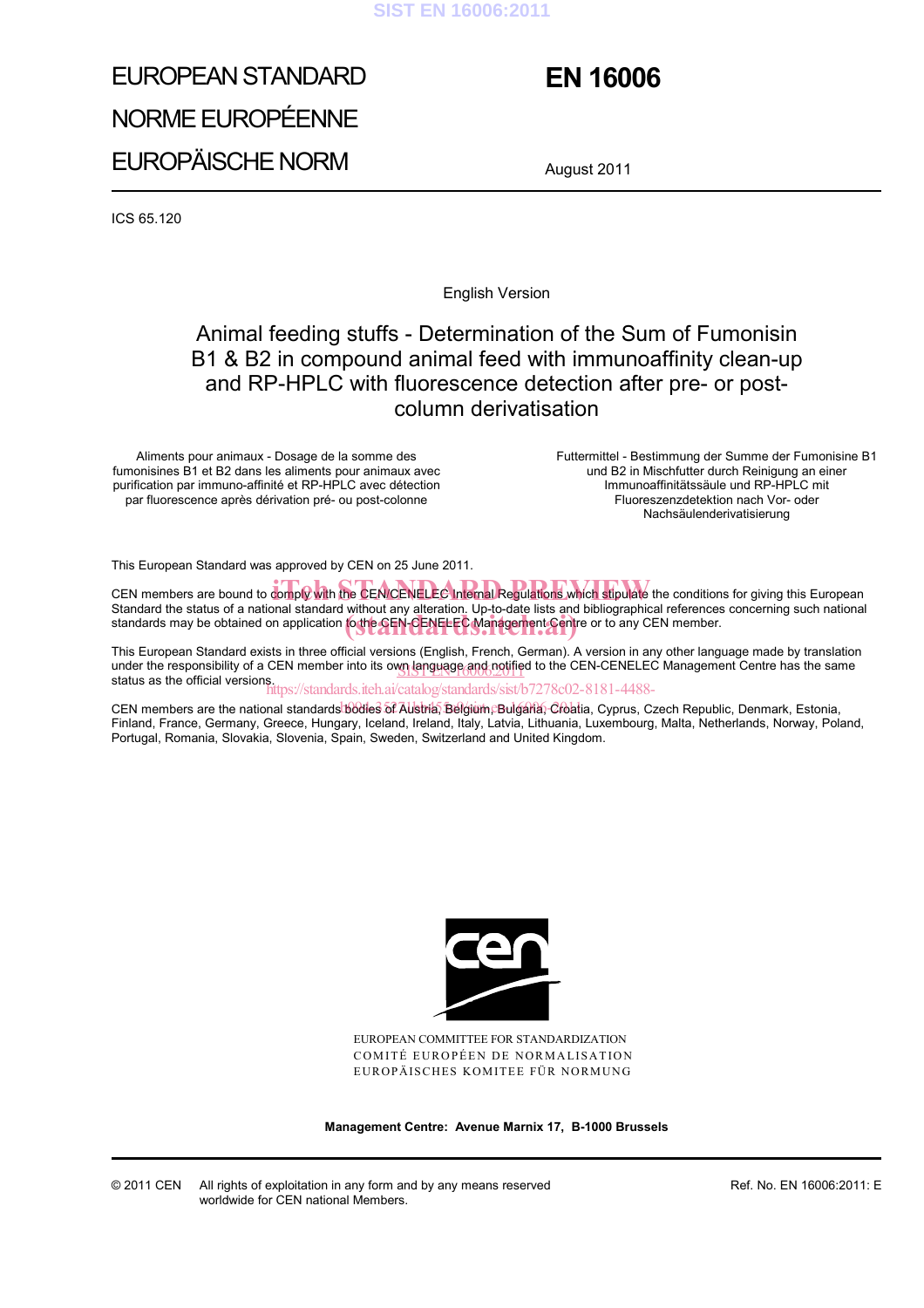#### **SIST EN 16006:2011**

### EN 16006:2011 (E)

# **Contents**

| $\blacktriangleleft$                                                        |  |  |  |  |
|-----------------------------------------------------------------------------|--|--|--|--|
| $\mathbf{2}$                                                                |  |  |  |  |
| 3                                                                           |  |  |  |  |
| $\overline{\mathbf{4}}$<br>5                                                |  |  |  |  |
| 6                                                                           |  |  |  |  |
| $\overline{7}$                                                              |  |  |  |  |
| 8                                                                           |  |  |  |  |
| 9                                                                           |  |  |  |  |
| 10                                                                          |  |  |  |  |
|                                                                             |  |  |  |  |
| Annex B (informative) Examples of a chromatogram ARD PREVIEW COMMUNISTIE 21 |  |  |  |  |
|                                                                             |  |  |  |  |

SIST EN 16006:2011<br>https://standards.iteh.ai/catalog/standards/sist/b7278c02-8181-4488b094-35271bb455a9/sist-en-16006-2011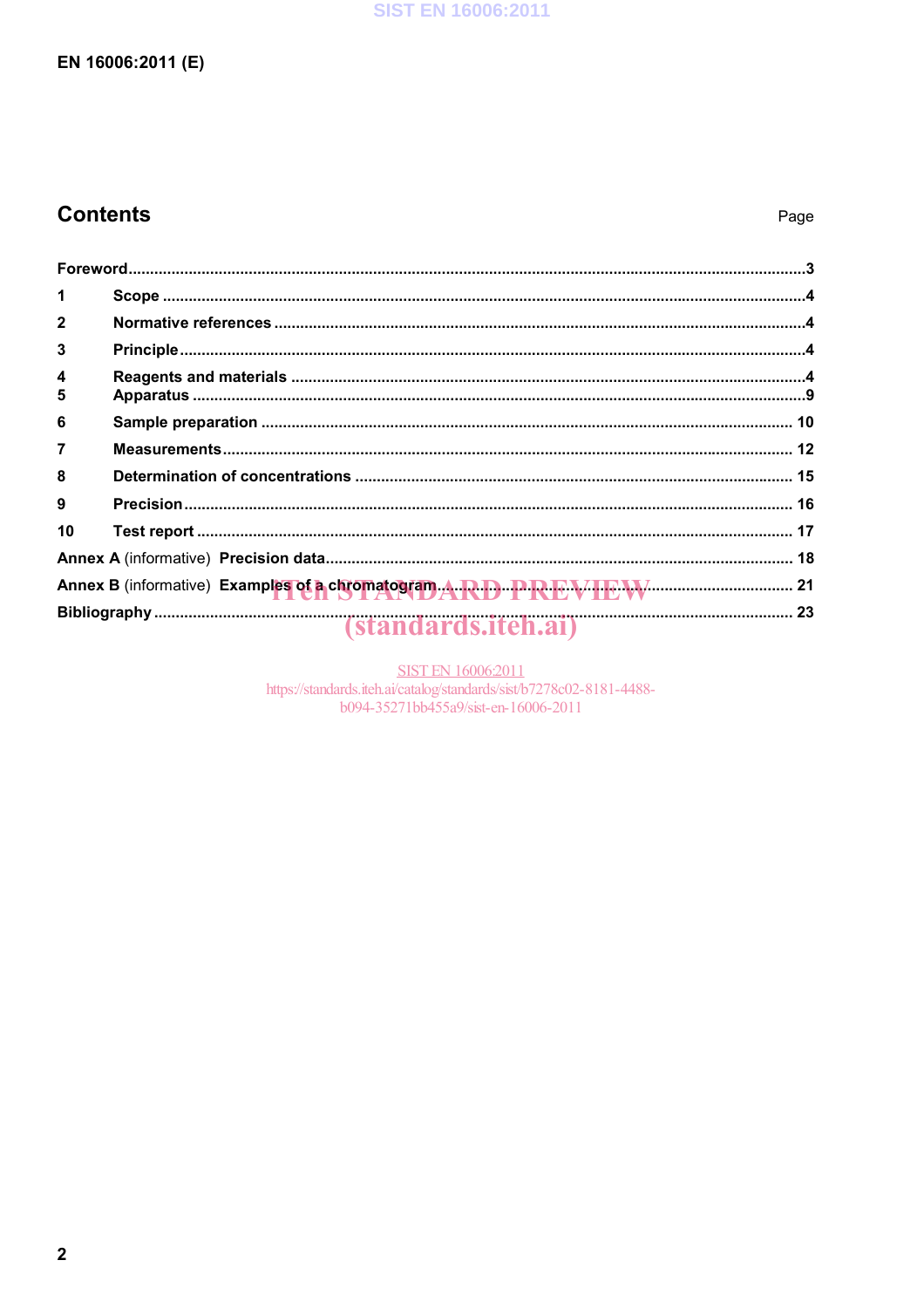### **Foreword**

This document (EN 16006:2011) has been prepared by Technical Committee CEN/TC 327 "Animal feeding stuffs", the secretariat of which is held by NEN.

This European Standard shall be given the status of a national standard, either by publication of an identical text or by endorsement, at the latest by February 2012, and conflicting national standards shall be withdrawn at the latest by February 2012.

Attention is drawn to the possibility that some of the elements of this document may be the subject of patent rights. CEN [and/or CENELEC] shall not be held responsible for identifying any or all such patent rights.

This document has been prepared under a mandate given to CEN by the European Commission and the European Free Trade Association.

**WARNING — The use of this protocol can involve hazardous materials, operations and equipment. This protocol does not purport to address all the safety problems associated with its use. It is the responsibility of the user of this protocol to establish appropriate safety and health practices and determine the applicability of regulatory limitations prior to use.** 

WARNING — Fumonisins are toxic. Gloves and safety glasses should be worn at all times and all<br>standard and sample preparation stages should be carried out in a fume cupboard. **standard and sample preparation stages should be carried out in a fume cupboard.** 

According to the CEN/CENELEC Internal Regulations, the national standards organizations of the following countries are bound to implement this European Standard: Austria, Belgium, Bulgaria, Croatia, Cyprus, Czech Le marine are a came to imprement and Lington Barry Germany, Legislam, Lenguan, Leonar, Cyprus, Clearn, 1998. Lithuania, Luxembourg¦ttMalta, Netherlands, Norway, Poland, Portugal, Romania, Slovakia, Slovenia, Spain, Sweden, Switzerland and the United Kingdom 455a9/sist-en-16006-2011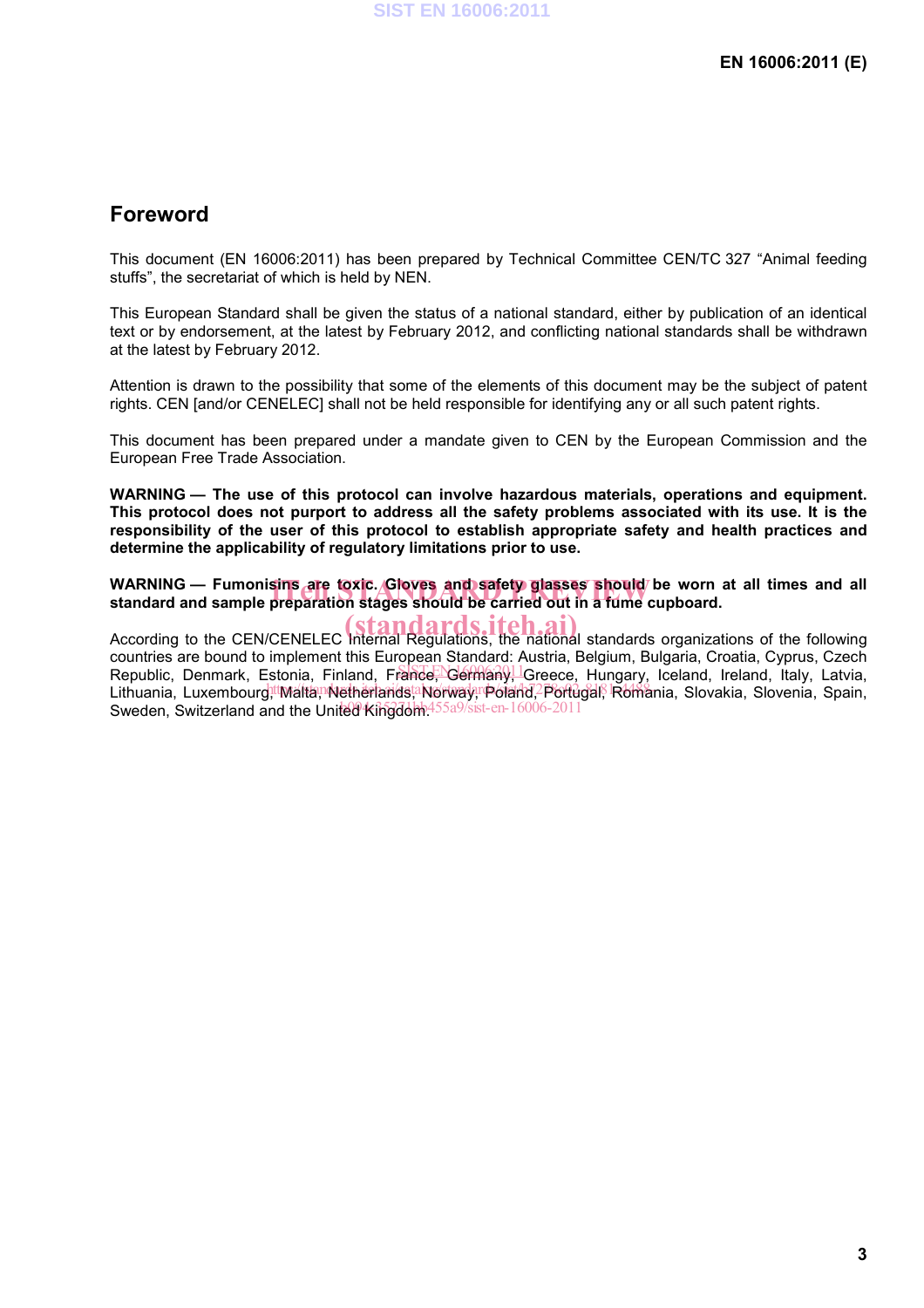#### **1 Scope**

This European Standard is applicable to the determination of Fumonisin B<sub>1</sub> & B<sub>2</sub> (FB<sub>1</sub> & FB<sub>2</sub>) in compound animal feed at levels starting from 3 mg/kg up to 16 mg/kg.

#### **2 Normative references**

The following referenced documents are indispensable for the application of this document. For dated references, only the edition cited applies. For undated references, the latest edition of the referenced document (including any amendments) applies.

EN ISO 835, *Laboratory glassware Graduated pipettes (ISO 835:2007)* 

EN ISO 1042, *Laboratory glassware One-mark volumetric flasks (ISO 1042:1998)* 

EN ISO 3696, *Water for analytical laboratory use Specification and test methods (ISO 3696:1987)* 

#### **3 Principle**

 $FB<sub>1</sub>$  and FB<sub>2</sub> are extracted from the test material with a solution of 50% methanol in phosphate-buffered saline (PBS). The extract is then diluted with PBS and cleaned up using immunoaffinity columns (IAC). FB<sub>1</sub> and FB<sub>2</sub>  $(PSS)$ . The extract is then diluted with PBS and cleaned up using immunoanting columns (IAC). FB<sub>1</sub> and PB<sub>2</sub> and PB<sub>2</sub> and PB<sub>2</sub> and PB<sub>2</sub> and PB<sub>2</sub> and PB<sub>2</sub> and PB<sub>2</sub> and PB<sub>2</sub> and PB<sub>2</sub> and PB<sub>2</sub> and PB<sub>2</sub> and PB<sub>2</sub> a into the HPLC and  $FB_1$  and  $FB_2$  are detected by their fluorescence after either pre- or post column derivatisation. (standards.iteh.ai)

#### SIST EN 16006:2011

#### 4 Reagents and materials//standards.iteh.ai/catalog/standards/sist/b7278c02-8181-4488b094-35271bb455a9/sist-en-16006-2011

During the analysis, unless otherwise stated, use only reagents of recognized analytical grade. Solvents shall be of HPLC or better quality and only double-distilled water or water of at least grade 2 as defined in EN ISO 3696 shall be used.

#### **4.1 Double distilled or deionised water (EN ISO 3696)**

#### **4.2 Methanol, CH3OH**

**WARNING — Methanol is hazardous and handling should be carried out inside a fume cupboard. Appropriate safety equipment (lab coat, goggles, gloves) should be worn.** 

#### **4.3 Acetonitrile, CH<sub>3</sub>CN**

**WARNING — Acetonitrile is hazardous and handling should be carried out inside a fume cupboard. Appropriate safety equipment (lab coat, goggles, gloves) should be worn.**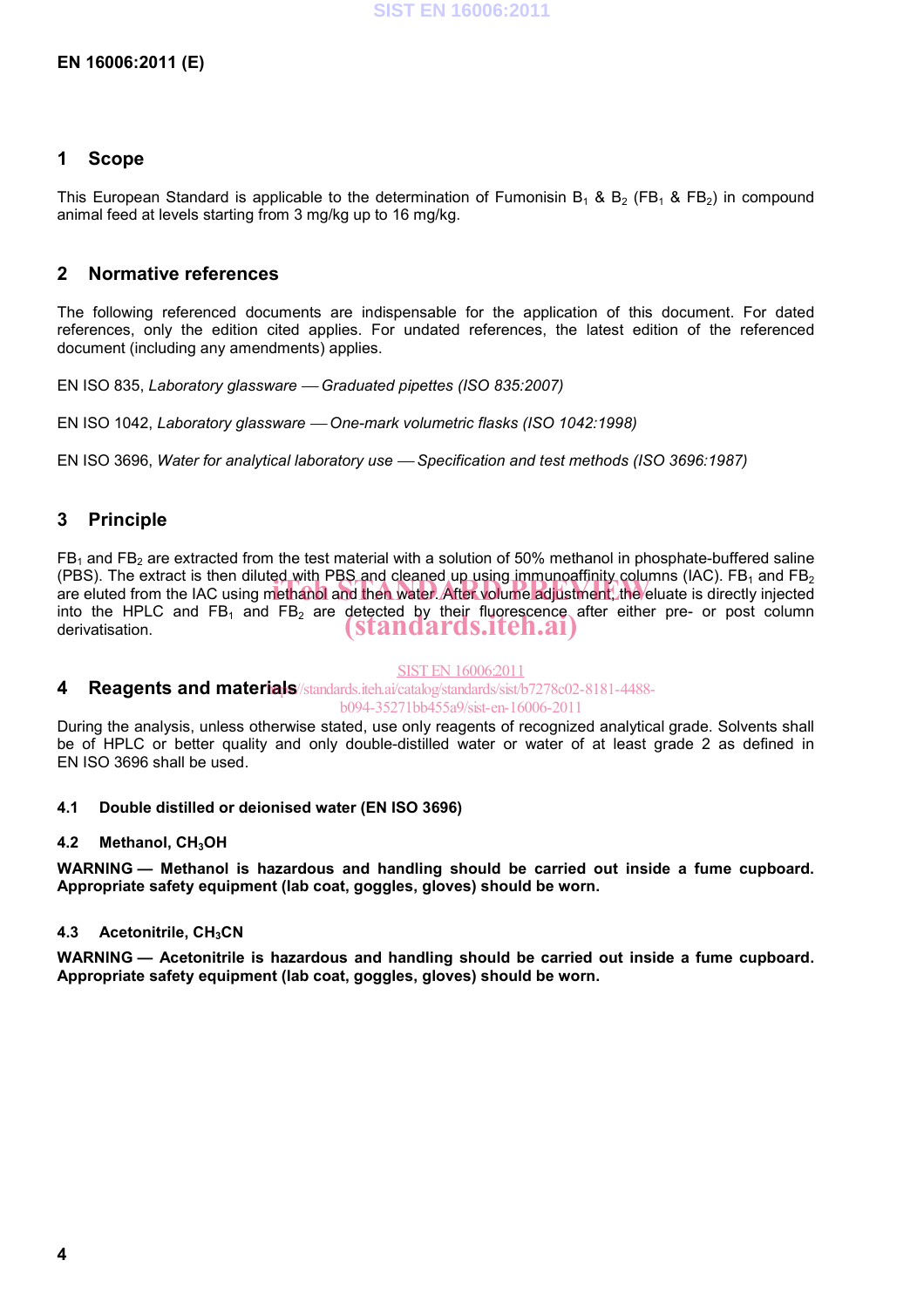- **4.4 Potassium chloride, KCl**
- **4.5 Sodium chloride, NaCl**
- **4.6 Disodium hydrogenphosphate dodecahydrate, Na<sub>2</sub>HPO<sub>4</sub>\*12 H<sub>2</sub>O**
- **4.7** Disodium tetraborate decahydrate, Na<sub>2</sub>B<sub>4</sub>O<sub>7</sub> \*10H<sub>2</sub>O
- **4.8 Sodium carbonate, Na<sub>2</sub>CO<sub>3</sub>.**
- **4.9 Boric acid, H3BO3**
- **4.10 Potassium sulphate, K<sub>2</sub>SO<sub>4</sub>**
- **4.11 NAC, N-Acetyl-L-Cystein, C5H9NO3S**
- 4.12 OPA, o- Phthalaldehyde, C<sub>6</sub>H<sub>4</sub>(CHO)<sub>2</sub>
- **4.13 BME, β-Mercaptoethanol, HOCH2CH2SH**
- **4.14 Formic Acid, HCO2H, 98%-100%**

**WARNING — Concentrated Formic acid is hazardous and handling should be carried out inside a fume cupboard. Appropriate safety equipment (lab coat, goggles, gloves) should be worn.** 

**4.15 PBS concentrate, Phosphate buffered saline concentrate**  4.15  $\cdot$  PBS concentrate, Phosphate burnered saline concentrate<br>Dissolve the following in 1 800 ml of water (4.1):

- (standards.iteh.ai)
- $-4$  g KCl (4.4);
- $-$  160 g NaCl (4.5);  $\frac{1}{\text{https://standards.iteh.aivcatalog/standards/sist/b7278c02-8181-4488-}}$ SIST EN 16006:2011
- b094-35271bb455a9/sist-en-16006-2011
- $-$  72 g Na<sub>2</sub>HPO<sub>4</sub>\*12 H<sub>2</sub>O (4.6).

Adjust to pH 7,4 with 10 mol/l HCl and make up to 2 000 ml.

#### **4.16 PBS Ready to use**

Dilute 100 ml of PBS concentrate (4.15) to 1 000 ml with water (4.1),

or

PBS tablets, Phosphate buffered saline tablets

one tablet dissolved in 200 ml of water (4.1) yields 0,01 mol/l phosphate buffer, 0,002 7 mol/l potassium chloride and 0,137 mol/l sodium chloride, pH 7,4, at 25°C (e.g. Sigma P4417).

#### **4.17 Diluent**

Mix 50 parts per volume methanol (4.2) with 50 parts per volume water (4.1).

#### **4.18 Extraction solvent**

Mix 50 parts per volume methanol (4.2) with 50 parts per volume of PBS (4.16).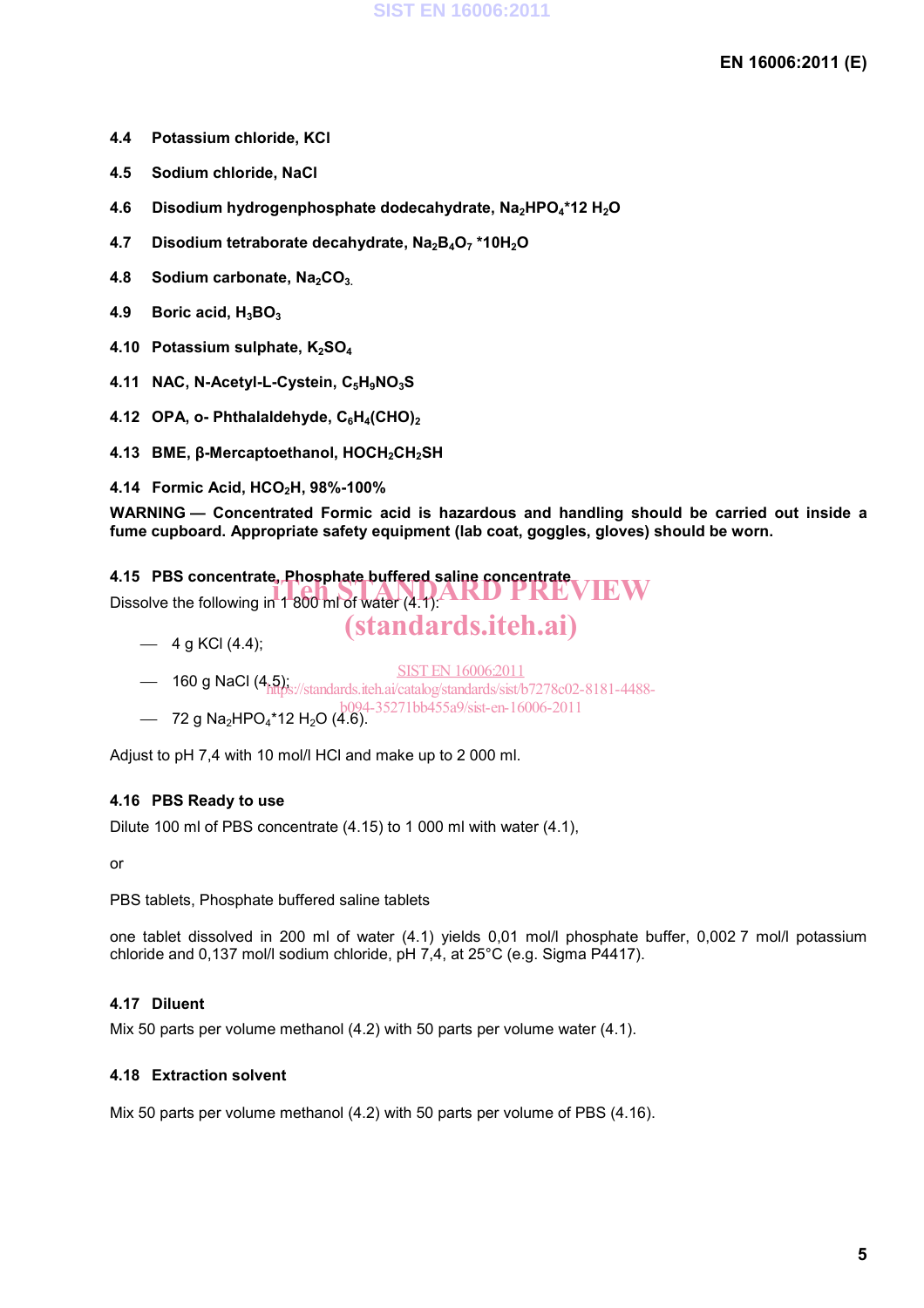#### **4.19 Reaction buffer**

**4.19.1 Post-column derivatisation** (0,006 mol/l OPA, 0,006 mol/l NAC, 0,384 mol/l sodium carbonate, 0,216 mol/l boric acid and 0,108 mol/l potassium sulphate):

- Dissolve 40,7 g sodium carbonate (4.8), 13,4 g boric acid (4.9) and 18,8 g potassium sulphate (4.10) per 1,0 l of water (4.1);
- stir for 10 min;
- add 800 mg of OPA (4.12) per 1,0 l of the above solution;
- add 1 g of NAC (4.11) per 1,0 l of the above solution;
- stir for 10 min;
- sonicate for 15 min;
- stir for 10 min;
- sonicate again for 15 min and
- filter the solution through a  $0,45$  µm nylon filter (5.17).

Proper dissolution of the OPA is very important! iTeh STANDARD PREVIEW

The reaction buffer should not be changed within a sequence of HPLC runs.<br>
Standards.iten.ai

Prepare fresh for every sequence of HPLC runs.

#### SIST EN 16006:2011

4**.19.2 Pre-column derivatisation**/(0,05 mol/l OPA, 0,42 mol/l BML70,08 mol/L disodium tetraborate, 16,7% methanol): b094-35271bb455a9/sist-en-16006-2011

- Dissolve 40 mg OPA (4.12) in 1,0 ml methanol (4.2);
- mix until completely dissolved;
- add 5,0 ml of a 0,1 mol/l solution of disodium tetraborate decahydrate (3,8 g / 100 ml; 4.7);
- mix thoroughly;
- add 50 µl of BME (4.13), and
- mix thoroughly.

Alternatively:

• Phthaldialdehyde Reagent.

#### **4.20 FB1 & FB2 stock solution:**

A certified solution of Fumonisin FB<sub>1</sub> and FB<sub>2</sub> of ca. 50  $\mu$ g/ml each in an appropriate solvent. Take exact concentration from certificate;

or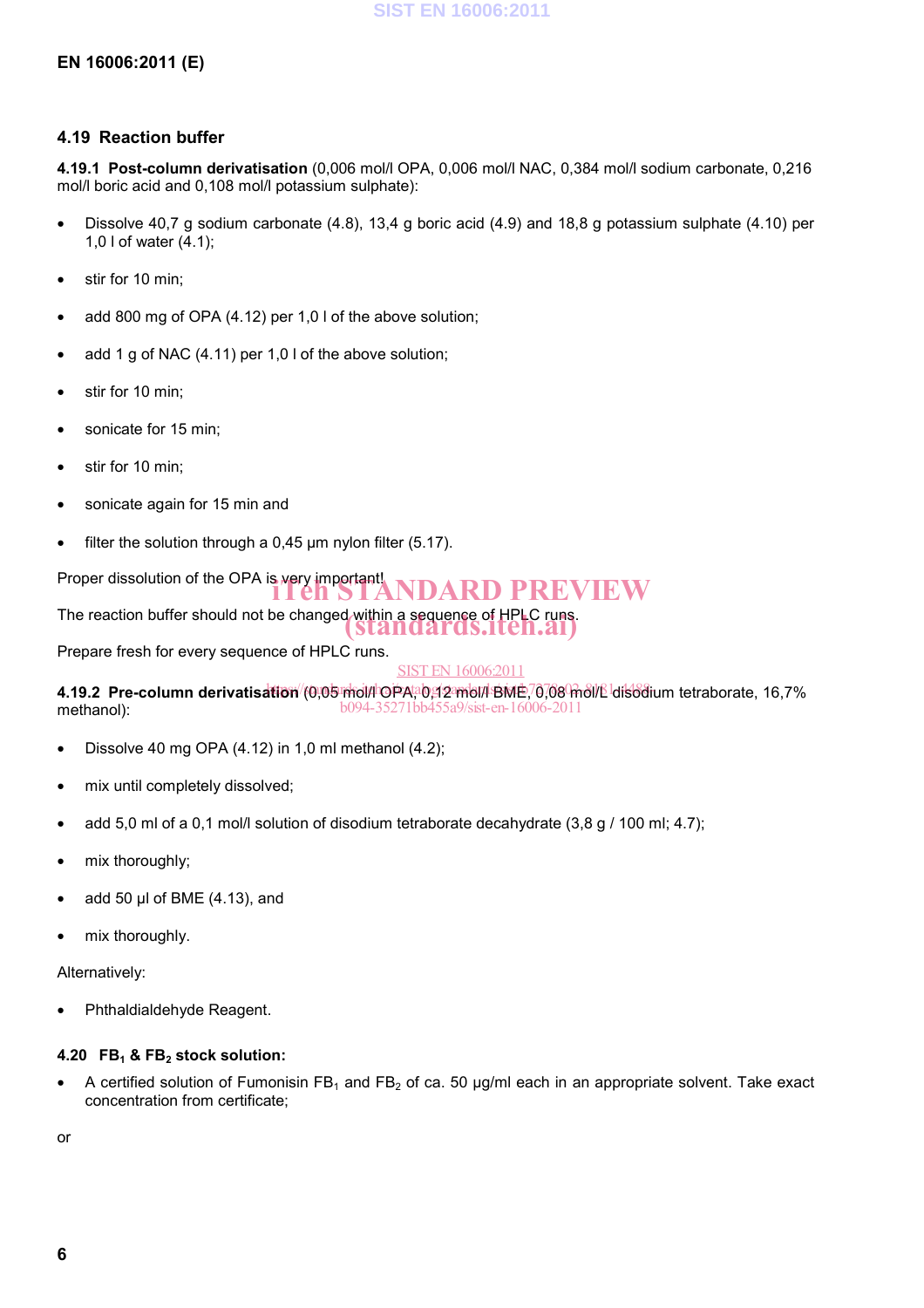Separate certified solutions of Fumonisin  $FB<sub>1</sub>$  and  $FB<sub>2</sub>$  in appropriate solvents that will be mixed such that a stock solution containing ca. 50 µg/ml of each is obtained. Calculate exact concentrations from certificates and dilutions.

NOTE 1 The above solutions (4.20) may also be prepared gravimetrically by accurately weighing the dry substance and the solvent used to dissolve it. Accurately measuring the volume of the solvent is also allowed.

NOTE 2 The above solutions may be stored for up to six months at below -18°C in the dark.

#### **4.21 FB1 & FB2 diluted stock solution for calibration**

- Add 160 µl of the FB<sub>1</sub> & FB<sub>2</sub> stock solution (4.20) to a 2 ml volumetric flask (5.13), and
- Make up to mark (2,0 ml) with diluent (50% methanol, 4.17).

This will result in 2.0 ml of a solution containing ca. 4 ug/ml FB1 & FB2 each in mostly methanol /water (50/50, v/v).

#### **4.22 Calibration solutions**

From the diluted stock solution for calibration (4.21) prepare five levels of calibration solutions by adding the volumes of diluted stock solution listed in the following table to a volumetric flask (5.13) of the indicated volume and make up to the mark with diluent (4.17).

Calculate the concentrations of  $FB_4$  &  $FB_2$  for the different calibration levels by dividing the certified or Calculated concentrations of  $FB<sub>1</sub>$   $\alpha$   $FB<sub>2</sub>$  for the different calibration levels by dividing the certified or calculated concentrations of the stock solution  $(4.20)$  by the final dilution stated below. Should saturation of the detector signal at the highest calibration level dilute 250 µl of diluted stock solution into 2,0 ml for a final dilution of 100. (standards.iteh.ai)

#### **Table 1 — Recommended calibration solutions (4.22) for the determination of the sum of Fumonisin**  SIST EN 16006:2011 **B1 & B2**  b094-35271bb455a9/sist-en-16006-2011https://standards.iteh.ai/catalog/standards/sist/b7278c02-8181-4488-

| <b>Calibrant</b> | <b>Diluted stock solution</b><br>(4.21) | <b>Volumetric flask</b><br>(5.13) | <b>Final dilution of</b><br>stock solution<br>(4.20) | Approx.<br>concentration of<br>FB1 & FB2 each |
|------------------|-----------------------------------------|-----------------------------------|------------------------------------------------------|-----------------------------------------------|
|                  | $(\mu I)$                               | (m <sub>l</sub> )                 |                                                      | (ng/ml)                                       |
| 1                | 50                                      | 20,0                              | 5 0 0 0                                              | 10                                            |
| $\overline{2}$   | 125                                     | 10,0                              | 1 0 0 0                                              | 50                                            |
| 3                | 125                                     | 5,0                               | 500                                                  | 100                                           |
| 4                | 500                                     | 2,0                               | 50                                                   | 1 0 0 0                                       |
| $\sqrt{5}$       | 1 0 0 0                                 | 2,0                               | 25                                                   | 2 0 0 0                                       |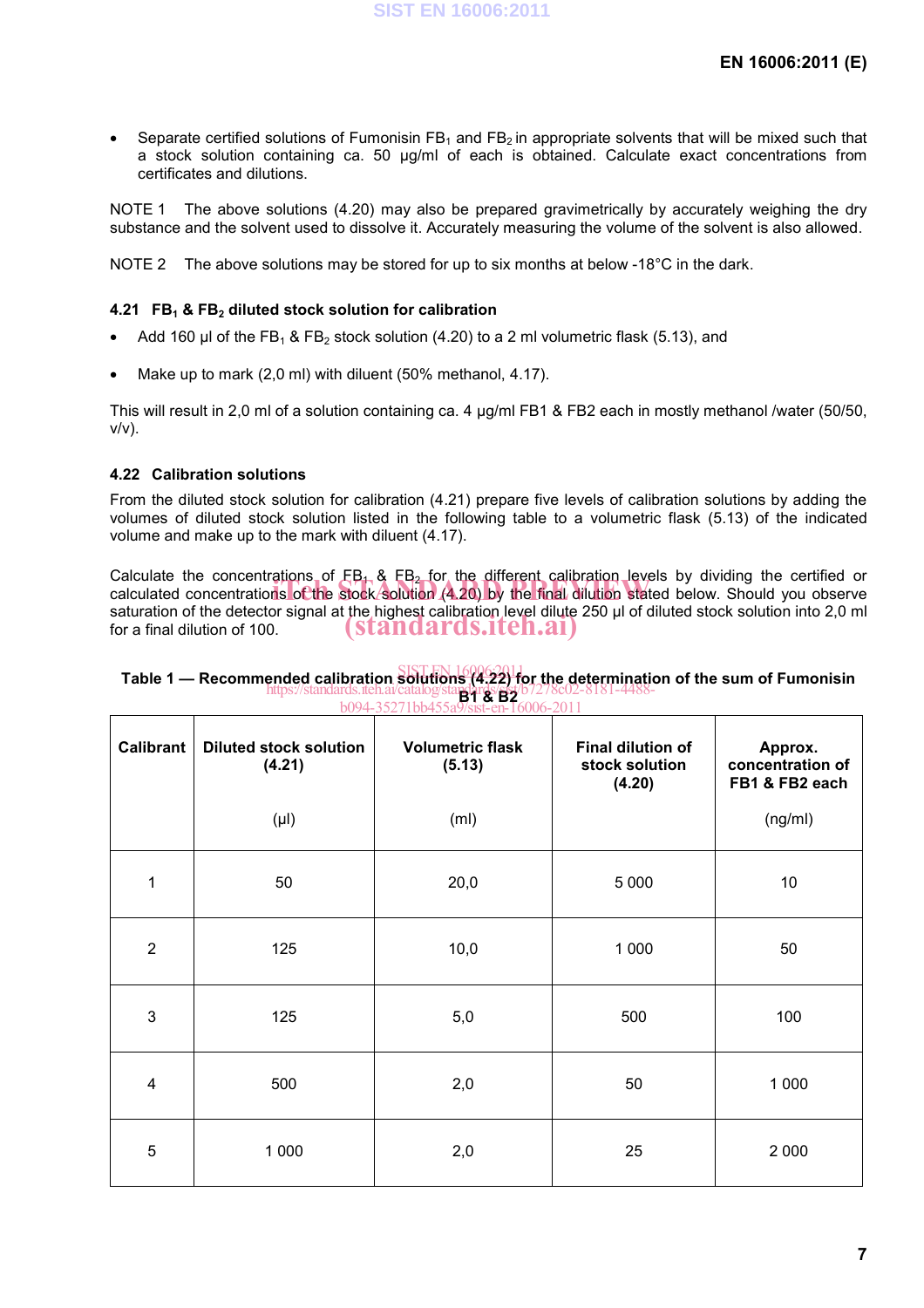These calibration levels are recommendations and may be adjusted to the individual needs. The exact concentrations of the calibration levels should be calculated based on the final dilution and the exact concentration of the stock solution (4.20).

NOTE The above solutions may be stored for up to 5 days at 6 °C  $\pm$  2°C in the dark.

#### **4.23 IAC** (Immunoaffinity column)

The immunoaffinity columns must contain a stationary phase with immobilized monoclonal antibodies specific to, at least, Fumonisin  $B_1$  and  $B_2$ . To be suitable for this method they must meet the requirements stated below:

An aliquot of more than 5 ml of an extract of a fumonisin-free representative compound animal feed material is spiked with  $FB_1$  &  $FB_2$  in equal parts at either 920 (high) ng/ml or 110 (low) ng/ml for the sum of both. Then dilute 5,0 ml of that spiked extract to a total volume of 50,0 ml (see 6.2).

Following the procedures described in 6.3 and 6.4 this will result in expected concentrations in the injection solutions of either 460 ng/ml or 55 ng/ml for the sum of  $FB_1$  &  $FB_2$ .

After measuring (Clause 7) these solutions the observed concentrations of  $FB<sub>1</sub>$  & FB<sub>2</sub> can be calculated with Equation (1) and Equation (2) of Clause 8. Dividing the sum of the observed concentrations of FB<sub>1</sub> & FB<sub>2</sub> by the expected concentrations will result in the yield of the immunoaffinity columns.

**These yields must be 99 % ± 18 % (U, k=2) at the high level and 118 % ± 18 % (U, k=2) at the low level.** 

The above column test should be performed for each level on at least three randomly selected columns of every new batch of immunoaffinity columns which will be used. Should the tested batch not meet the above every new batch of immunoaffinity columns which will be used. Should the tested batch not meet the above<br>requirements either a new batch which does should be obtained or the conditions described in 6.3 need to be adjusted such that the requirements are met (the user instructions supplied with the columns are a good starting point). SIST EN 16006:2011

**Any changes to the clean-up procedures will necessitate a revalidation of the clean-up and all**<br>Any changes to the clean-up procedures will necessitate a revalidation of the clean-up and all **subsequent steps (chromatography).**   $9094-3527160435a78817a18_0062419$